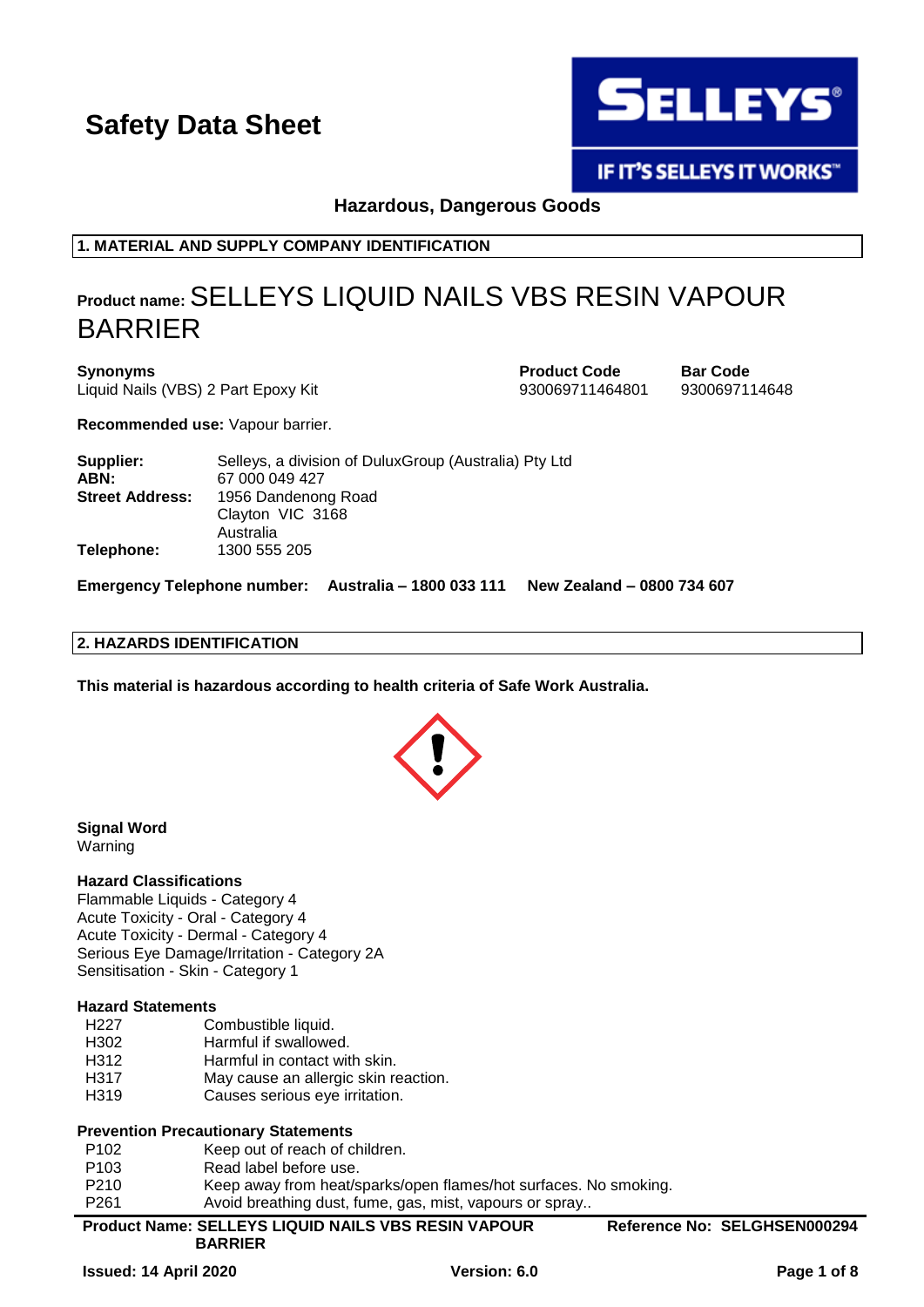

## **IF IT'S SELLEYS IT WORKS"**

- P264 Wash hands, face and all exposed skin thoroughly after handling.
- P270 Do not eat, drink or smoke when using this product.
- P272 Contaminated work clothing should not be allowed out of the workplace.
- P280 Wear protective clothing, gloves, eye/face protection and suitable respirator.

### **Response Precautionary Statements**

| P <sub>101</sub> | If medical advice is needed, have product container or label at hand.       |
|------------------|-----------------------------------------------------------------------------|
| P301+P310        | IF SWALLOWED: Immediately call a POISON CENTRE or doctor/physician.         |
| P302+P352        | IF ON SKIN: Wash with plenty of soap and water.                             |
| P305+P351+P338   | IF IN EYES: Rinse cautiously with water for several minutes. Remove contact |
|                  | lenses, if present and easy to do. Continue rinsing.                        |
| P312             | Call a POISON CENTRE or doctor/physician if you feel unwell.                |
| P330             | Rinse mouth.                                                                |
| P333+P313        | If skin irritation or rash occurs: Get medical advice/attention.            |
| P337+P313        | If eye irritation persists: Get medical advice/attention.                   |
| P363             | Wash contaminated clothing before reuse.                                    |

### **Storage Precautionary Statement**

P403+P235 Store in a well-ventilated place. Keep cool.

### **Disposal Precautionary Statement**

P501 Dispose of contents/container in accordance with local, regional, national and international regulations.

### **Poison Schedule:** S5. Caution

### **DANGEROUS GOOD CLASSIFICATION**

Classified as Dangerous Goods by the criteria of the "Australian Code for the Transport of Dangerous Goods by Road & Rail" and the "New Zealand NZS5433: Transport of Dangerous Goods on Land".

### **Dangerous Goods Class:** 9

Australian Special Provisions; AU01: Environmentally Hazardous Substances meeting the description of UN 3077 or UN 3082 are not subject to this Code (ADG 07) when transported by road or rail in;

- (a) packagings that do not incorporate a receptacle exceeding 500 Kg (L); or
- (b) IBCs.

Classified as a C1 (COMBUSTIBLE LIQUID) for the purpose of storage and handling, in accordance with the requirements of AS 1940. Refer to State Regulations for storage and transport requirements.

| 3. COMPOSITION INFORMATION                                           |                |                   |
|----------------------------------------------------------------------|----------------|-------------------|
| <b>CHEMICAL ENTITY</b>                                               | CAS NO         | <b>PROPORTION</b> |
| Diglycidyl bisphenol A resin                                         | 25085-99-8     | $>60 \%$ (w/w)    |
| Benzyl alcohol                                                       | $100 - 51 - 6$ | $10 - 30 %$ (w/w) |
| D-limonene                                                           | 5989-27-5      | $1 - 10 \%$ (w/w) |
| Ingredients determined to be non-hazardous or below reporting limits |                | <b>Balance</b>    |
|                                                                      |                |                   |

100%

### **4. FIRST AID MEASURES**

**Product Name: SELLEYS LIQUID NAILS VBS RESIN VAPOUR BARRIER**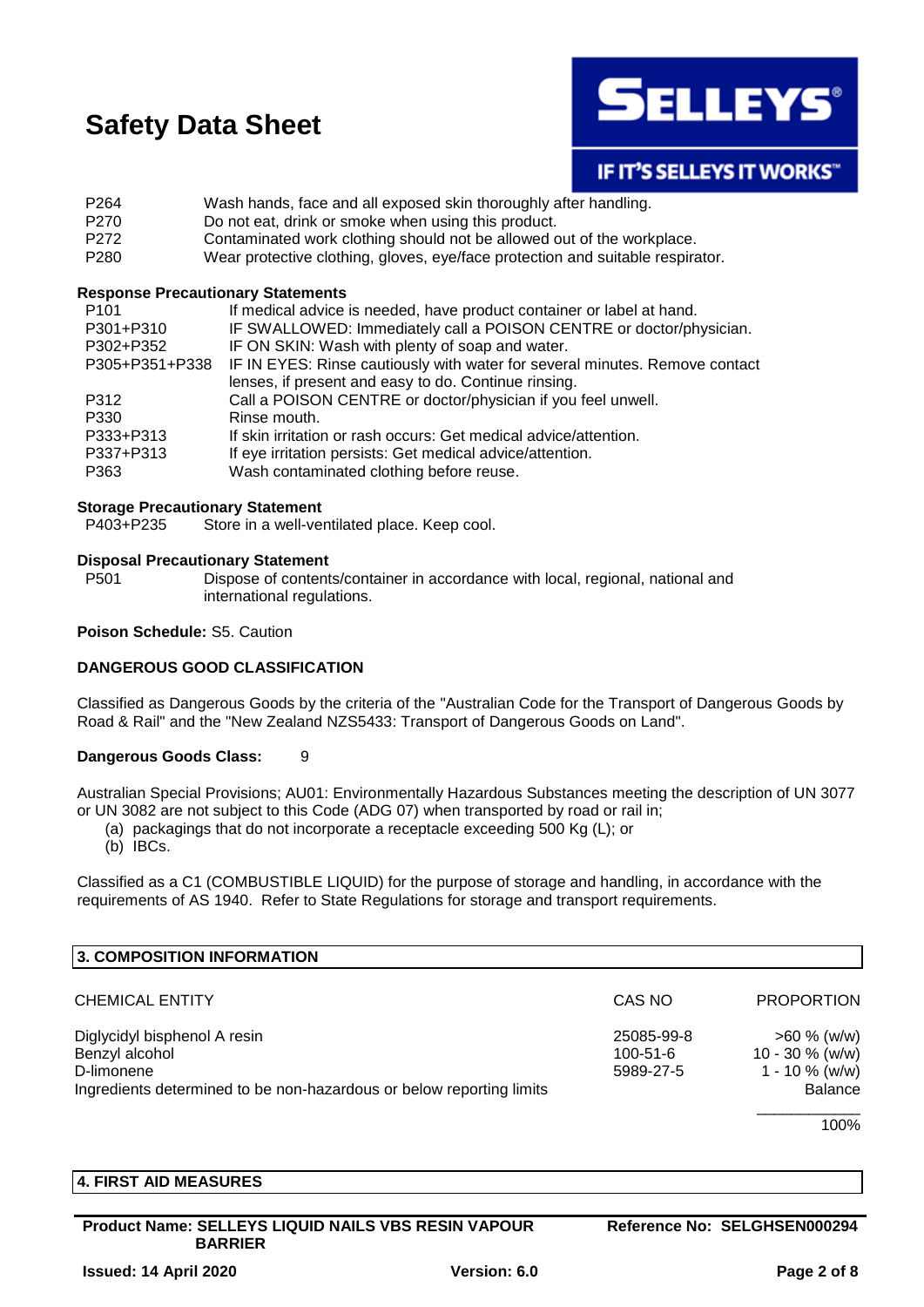

If poisoning occurs, contact a doctor or Poisons Information Centre (Phone Australia 131 126, New Zealand 0800 764 766).

**Inhalation:** Remove victim from exposure - avoid becoming a casualty. Remove contaminated clothing and loosen remaining clothing. Allow patient to assume most comfortable position and keep warm. Keep at rest until fully recovered. Seek medical advice if effects persist.

**Skin Contact:** Effects may be delayed. This material, or a component of the material, can be absorbed through the skin with resultant toxic effects. If skin or hair contact occurs, remove contaminated clothing and flush skin and hair with running water. If swelling, redness, blistering or irritation occurs seek medical assistance. For gross contamination, immediately drench with water and remove clothing. Continue to flush skin and hair with plenty of water (and soap if material is insoluble). For skin burns, cover with a clean, dry dressing until medical help is available. If blistering occurs, do NOT break blisters. If swelling, redness, blistering, or irritation occurs seek medical assistance.

**Eye contact:** If in eyes, hold eyelids apart and flush the eyes continuously with running water. Continue flushing until advised to stop by the Poisons Information Centre or a Doctor; or for at least 15 minutes and transport to Doctor or Hospital.

**Ingestion:** Rinse mouth with water. If swallowed, do NOT induce vomiting. Give a glass of water to drink. Never give anything by the mouth to an unconscious patient. If vomiting occurs give further water. Immediately call Poisons Centre or Doctor.

**PPE for First Aiders:** Wear safety shoes, overalls, gloves, safety glasses, respirator. Use with adequate ventilation. If inhalation risk exists wear organic vapour/particulate respirator meeting the requirements of AS/NZS 1715 and AS/NZS 1716. Available information suggests that gloves made from nitrile rubber should be suitable for intermittent contact. However, due to variations in glove construction and local conditions, the user should make a final assessment. Always wash hands before smoking, eating, drinking or using the toilet. Wash contaminated clothing and other protective equipment before storing or re-using.

**Notes to physician:** Treat symptomatically. Effects may be delayed.

### **5. FIRE FIGHTING MEASURES**

### **Hazchem Code:** •3Z

**Suitable extinguishing media:** If material is involved in a fire use alcohol resistant foam or dry agent (carbon dioxide, dry chemical powder).

**Specific hazards:** Combustible liquid.

**Fire fighting further advice:** On burning or decomposing may emit toxic fumes. Fire fighters to wear selfcontained breathing apparatus and suitable protective clothing if risk of exposure to vapour or products of combustion or decomposition.

### **6. ACCIDENTAL RELEASE MEASURES**

### **SMALL SPILLS**

Wear protective equipment to prevent skin and eye contamination. Avoid inhalation of vapours or dust. Wipe up with absorbent (clean rag or paper towels). Collect and seal in properly labelled containers or drums for disposal.

### **LARGE SPILLS**

**Product Name: SELLEYS LIQUID NAILS VBS RESIN VAPOUR BARRIER**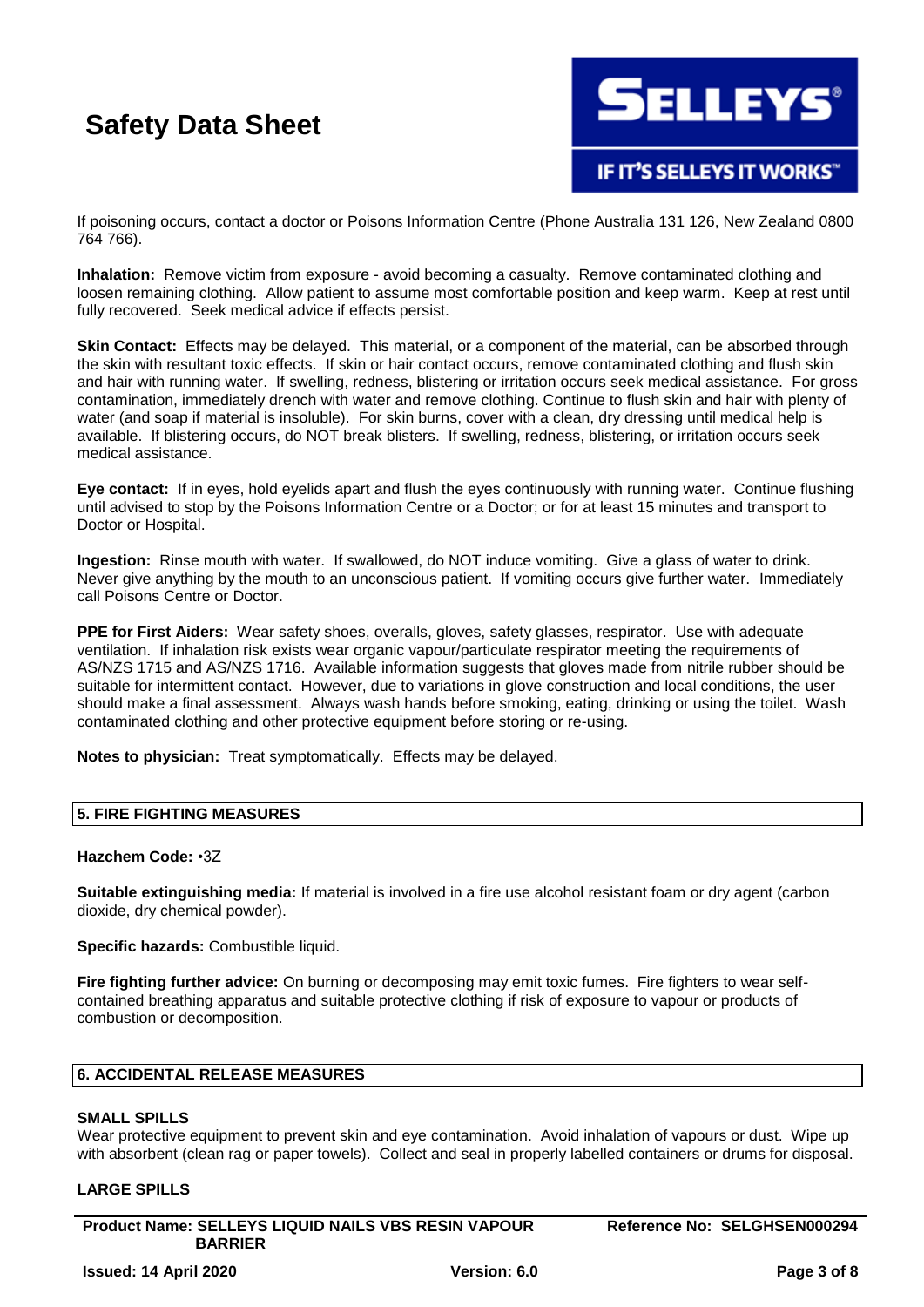**ELLEYS** 

**IF IT'S SELLEYS IT WORKS"** 

If safe to do so, shut off all possible sources of ignition. Clear area of all unprotected personnel. Slippery when spilt. Avoid accidents, clean up immediately. Wear protective equipment to prevent skin and eye contamination and the inhalation of vapours. Work up wind or increase ventilation. Contain - prevent run off into drains and waterways. Use absorbent (soil, sand or other inert material). Use a spark-free shovel. Collect and seal in properly labelled containers or drums for disposal. If contamination of crops, sewers or waterways has occurred advise local emergency services.

### **Dangerous Goods - Initial Emergency Response Guide No:** 47

### **7. HANDLING AND STORAGE**

**Handling:** Avoid eye contact and skin contact. Avoid inhalation of vapour, mist or aerosols.

**Storage:** Store in a cool, dry, well-ventilated place and out of direct sunlight. Store away from foodstuffs. Store away from incompatible materials described in Section 10. Store away from sources of heat and/or ignition. Keep container standing upright. Keep containers closed when not in use - check regularly for leaks.

Classified as a C1 (COMBUSTIBLE LIQUID) for the purpose of storage and handling, in accordance with the requirements of AS 1940. Refer to State Regulations for storage and transport requirements.

This material is classified as a Class 9 Miscellaneous Dangerous Good as per the criteria of the "Australian Code for the Transport of Dangerous Goods by Road & Rail" and/or the "New Zealand NZS5433: Transport of Dangerous Goods on Land" and must be stored in accordance with the relevant regulations.

This material is a Scheduled Poison Schedule 5 (Caution) and must be stored, maintained and used in accordance with the relevant regulations.

### **8. EXPOSURE CONTROLS / PERSONAL PROTECTION**

**National occupational exposure limits:** No value assigned for this specific material by Safe Work Australia.

**Biological Limit Values:** As per the "National Model Regulations for the Control of Workplace Hazardous Substances (Safe Work Australia)" the ingredients in this material do not have a Biological Limit Allocated.

**Engineering Measures:** Natural ventilation should be adequate under normal use conditions.

**Personal Protection Equipment:** SAFETY SHOES, OVERALLS, GLOVES, SAFETY GLASSES, RESPIRATOR.

Wear safety shoes, overalls, gloves, safety glasses, respirator. Use with adequate ventilation. If inhalation risk exists wear organic vapour/particulate respirator meeting the requirements of AS/NZS 1715 and AS/NZS 1716. Available information suggests that gloves made from nitrile rubber should be suitable for intermittent contact. However, due to variations in glove construction and local conditions, the user should make a final assessment. Always wash hands before smoking, eating, drinking or using the toilet. Wash contaminated clothing and other protective equipment before storing or re-using.

**Hygiene measures:** Keep away from food, drink and animal feeding stuffs. When using do not eat, drink or smoke. Wash hands prior to eating, drinking or smoking. Avoid contact with clothing. Avoid eye contact and skin contact. Avoid inhalation of vapour, mist or aerosols. Ensure that eyewash stations and safety showers are close to the workstation location.

| 9. PHYSICAL AND CHEMICAL PROPERTIES                                          |                              |
|------------------------------------------------------------------------------|------------------------------|
| <b>Product Name: SELLEYS LIQUID NAILS VBS RESIN VAPOUR</b><br><b>BARRIER</b> | Reference No: SELGHSEN000294 |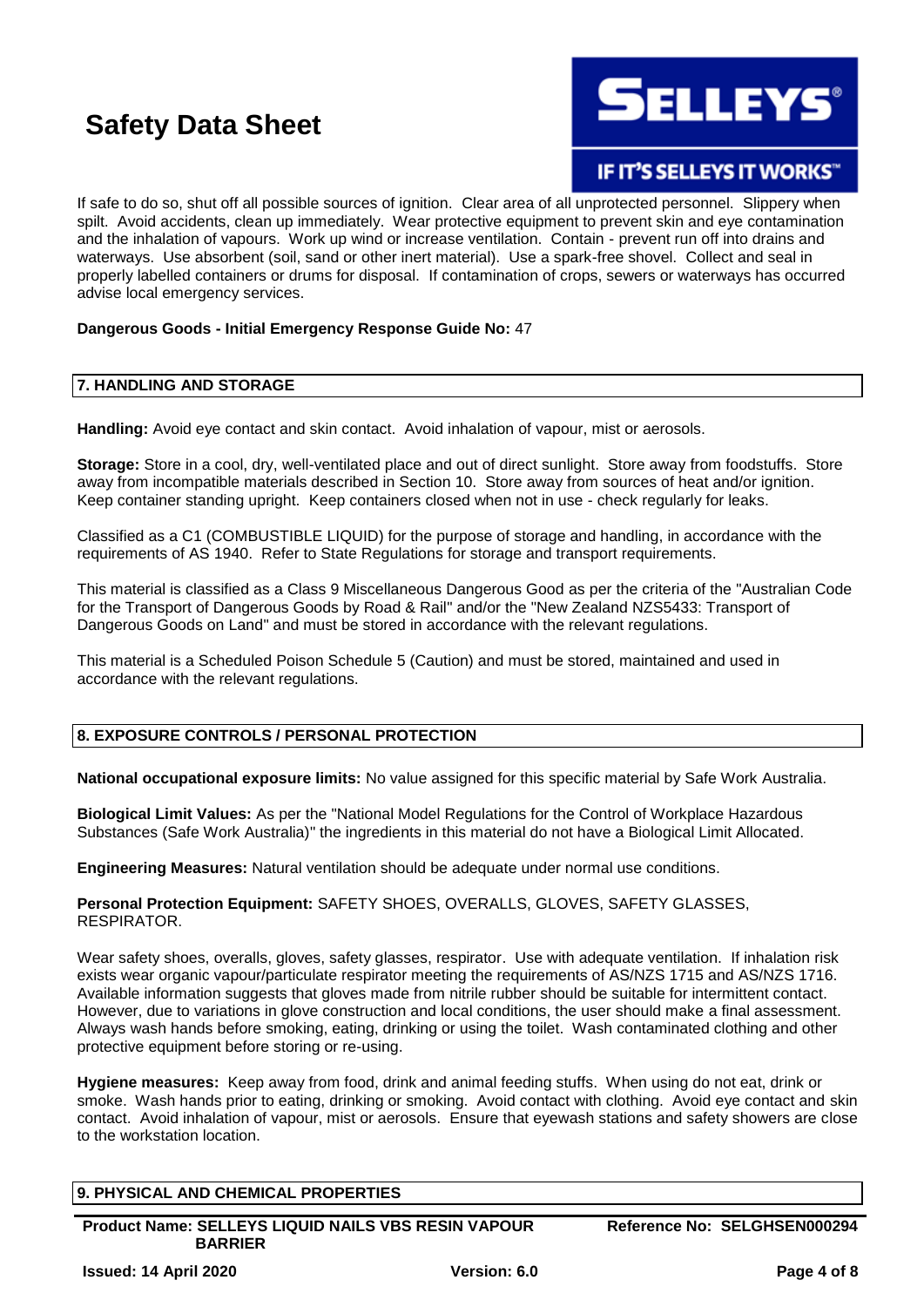

| Form:   | Viscous Liquid |
|---------|----------------|
| Colour: | Yellow         |
| Odour:  | N Av           |

**Solubility:** Insoluble in water. **Specific Gravity:** 1.0 - 1.3 **Relative Vapour Density (air=1):** >1 **Vapour Pressure (20 °C):** N Av **Flash Point (°C):** 72<br>**Flammability Limits (%):** 72 N Av **Flammability Limits (%): Autoignition Temperature (°C):** N Av **Melting Point/Range (°C):** N Av **Boiling Point/Range (°C):**  $>200$ **pH:** N App **Viscosity:**  $>21$  mm<sup>2</sup>/sec @ 40 °C **Total VOC (g/Litre):** N Av

(Typical values only - consult specification sheet)  $N Av = Not available, N App = Not applicable$ 

### **10. STABILITY AND REACTIVITY**

**Chemical stability:** This material is thermally stable when stored and used as directed.

**Conditions to avoid:** Elevated temperatures and sources of ignition.

**Incompatible materials:** Oxidising agents.

**Hazardous decomposition products:** Oxides of carbon and nitrogen, smoke and other toxic fumes.

**Hazardous reactions:** No known hazardous reactions.

### **11. TOXICOLOGICAL INFORMATION**

No adverse health effects expected if the product is handled in accordance with this Safety Data Sheet and the product label. Symptoms or effects that may arise if the product is mishandled and overexposure occurs are:

### **Acute Effects**

**Inhalation:** Material may be an irritant to mucous membranes and respiratory tract.

**Skin contact:** Harmful in contact with skin. Can be absorbed through the skin with resultant toxic effects. Contact with skin may result in irritation. A skin sensitiser. Repeated or prolonged skin contact may lead to allergic contact dermatitis.

**Ingestion:** Harmful if swallowed. Swallowing can result in nausea, vomiting and irritation of the gastrointestinal tract.

**Eye contact:** An eye irritant.

### **Acute toxicity**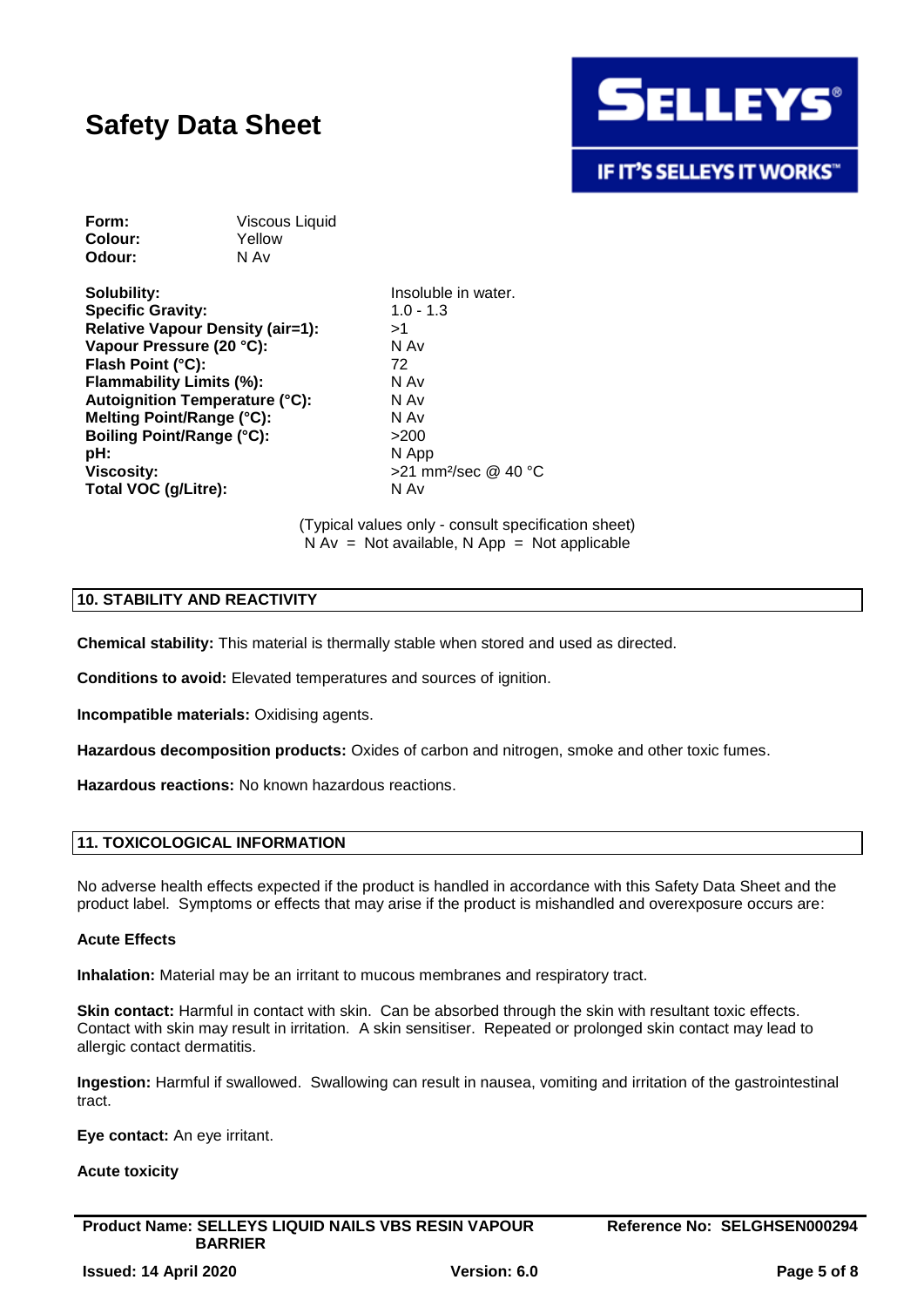

## **IF IT'S SELLEYS IT WORKS"**

**Inhalation:** This material has been classified as non-hazardous. Acute toxicity estimate (based on ingredients): LC50 > 20.0 mg/L for vapours or LC50 > 5.0 mg/L for dust and mist or LC50 > 20,000 ppm for gas

**Skin contact:** This material has been classified as a Category 4 Hazard. Acute toxicity estimate (based on ingredients): 1,000 - 2,000 mg/Kg bw

**Ingestion:** This material has been classified as a Category 4 Hazard. Acute toxicity estimate (based on ingredients): 300 - 2,000 mg/Kg bw

**Corrosion/Irritancy:** Eye: this material has been classified as a Category 2A Hazard (reversible effects to eyes). Skin: this material has been classified as not corrosive or irritating to skin.

**Sensitisation:** Inhalation: this material has been classified as not a respiratory sensitiser. Skin: this material has been classified as a Category 1 Hazard (skin sensitiser).

**Aspiration hazard:** This material has been classified as non-hazardous.

**Specific target organ toxicity (single exposure):** This material has been classified as non-hazardous.

### **Chronic Toxicity**

**Mutagenicity:** This material has been classified as non-hazardous.

**Carcinogenicity:** This material has been classified as non-hazardous.

**Reproductive toxicity (including via lactation):** This material has been classified as non-hazardous.

**Specific target organ toxicity (repeat exposure):** This material has been classified as non-hazardous.

### **12. ECOLOGICAL INFORMATION**

Avoid contaminating waterways.

**Acute aquatic hazard:** This material has been classified as non-hazardous. Acute toxicity estimate (based on ingredients): >100 mg/L

**Long-term aquatic hazard:** This material has been classified as a Category Chronic 2 Hazard (9.1B New Zealand). Non-rapidly or rapidly degradable substance for which there are adequate chronic toxicity data available OR in the absence of chronic toxicity data, Acute toxicity estimate (based on ingredients): 1 - 10 mg/L, where the substance is not rapidly degradable and/or BCF  $\geq$  500 and/or log  $K_{ow} \geq 4$ .

**Ecotoxicity:** No information available.

**Persistence and degradability:** No information available.

**Bioaccumulative potential:** No information available.

**Mobility:** No information available.

### **13. DISPOSAL CONSIDERATIONS**

Persons conducting disposal, recycling or reclamation activities should ensure that appropriate personal protection equipment is used, see "Section 8. Exposure Controls and Personal Protection" of this SDS.

**Product Name: SELLEYS LIQUID NAILS VBS RESIN VAPOUR BARRIER**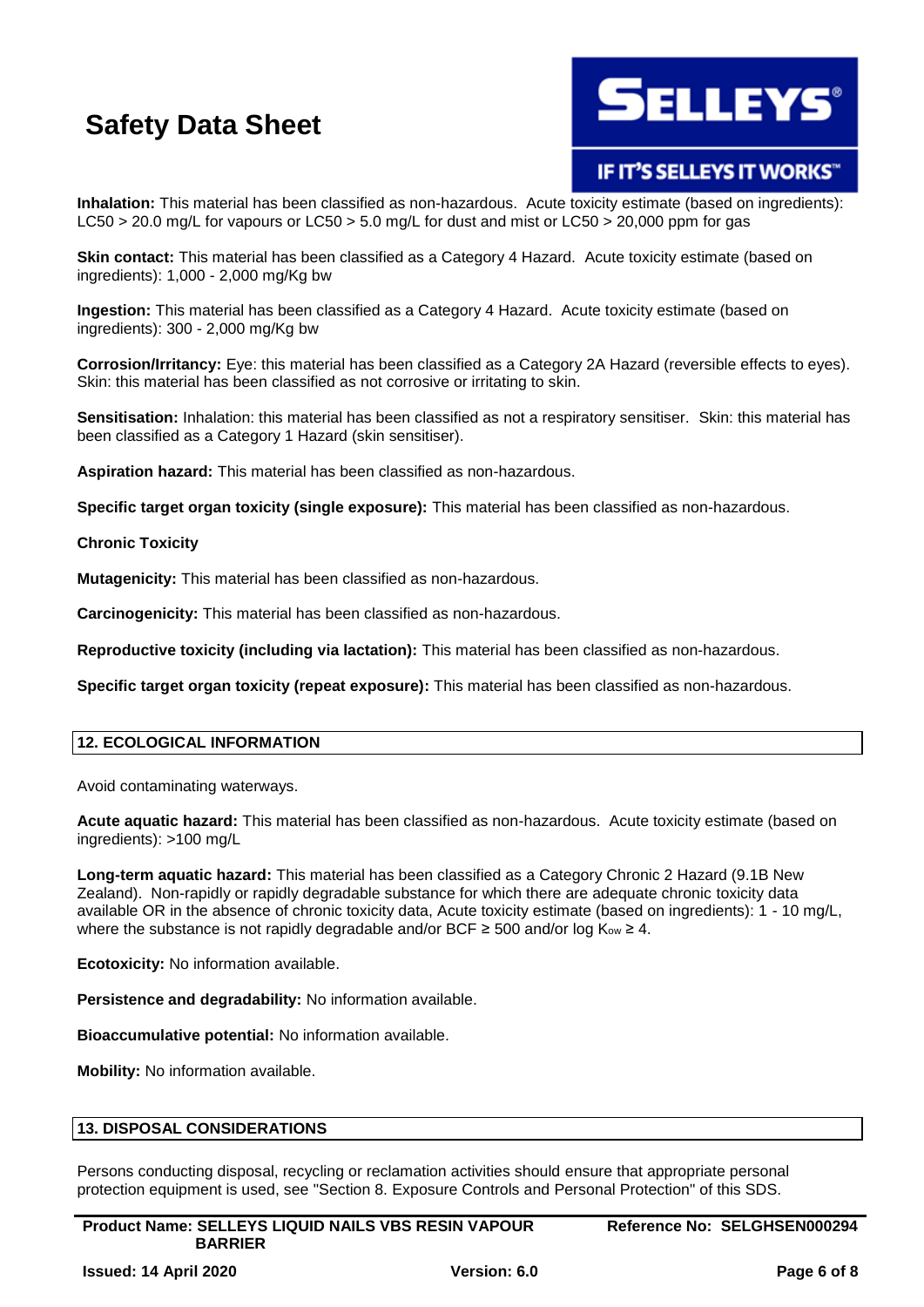

**IF IT'S SELLEYS IT WORKS"** 

If possible material and its container should be recycled. If material or container cannot be recycled, dispose in accordance with local, regional, national and international Regulations.

### **14. TRANSPORT INFORMATION**

### **ROAD AND RAIL TRANSPORT**

Classified as Dangerous Goods by the criteria of the "Australian Code for the Transport of Dangerous Goods by Road & Rail" and the "New Zealand NZS5433: Transport of Dangerous Goods on Land".

Australian Special Provisions; AU01: Environmentally Hazardous Substances meeting the description of UN 3077 or UN 3082 are not subject to this Code (ADG 07) when transported by road or rail in;

- (c) packagings that do not incorporate a receptacle exceeding 500 Kg (L); or
- (d) IBCs.



**UN No:** 3082 **Dangerous Goods Class:** 9 **Packing Group:** III **Hazchem Code:** •3Z **Emergency Response Guide No:** 47

**Proper Shipping Name:** ENVIRONMENTALLY HAZARDOUS SUBSTANCE, LIQUID, N.O.S. (EPOXY RESIN)

**Segregation Dangerous Goods:** Not to be loaded with explosives (Class 1). Note 1: Materials that are fire risks are incompatible with oxidising agents (Class 5.1) or organic peroxides (Class 5.2). Exemptions may apply.

### **MARINE TRANSPORT**

Classified as Dangerous Goods by the criteria of the International Maritime Dangerous Goods Code (IMDG Code) for transport by sea. This material is classified as a Marine Pollutant (P) according to the International Maritime Dangerous Goods Code.



**UN No:** 3082 **Dangerous Goods Class:** 9 **Packing Group:** III

**Proper Shipping Name:** ENVIRONMENTALLY HAZARDOUS SUBSTANCE, LIQUID, N.O.S. (EPOXY RESIN)

### **AIR TRANSPORT**

Classified as Dangerous Goods by the criteria of the International Air Transport Association (IATA) Dangerous Goods Regulations for transport by air.

**Product Name: SELLEYS LIQUID NAILS VBS RESIN VAPOUR BARRIER**

**Reference No: SELGHSEN000294**